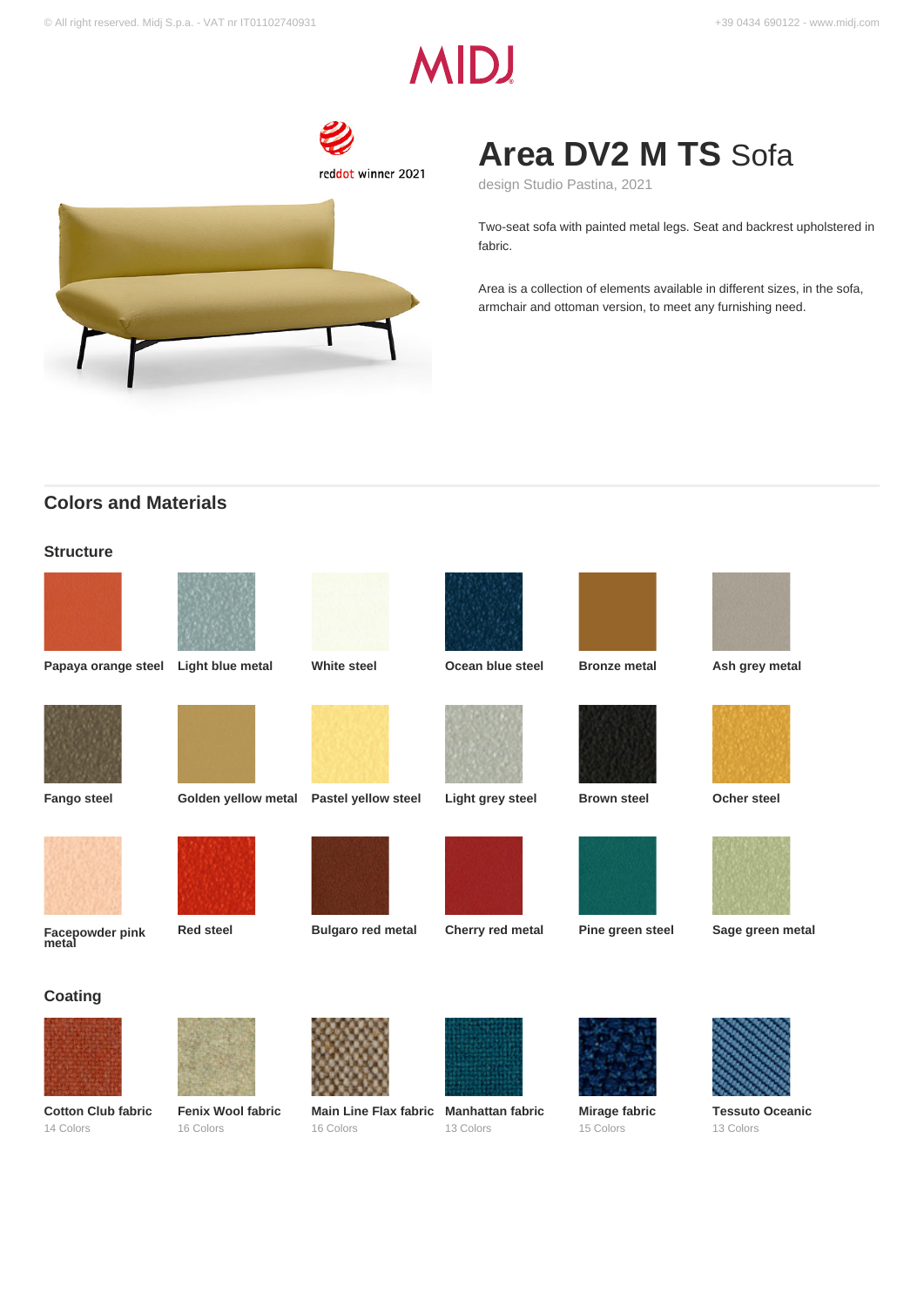| Second fabric | Yoredale fabric | Velvet Superb |
|---------------|-----------------|---------------|
| 11 Colors     | 14 Colors       | 15 Colors     |

## Dimensions

## Volumetric Details

Weight 38 Kg Volume 0.894 mc Package 1

|   | cm  | inch |
|---|-----|------|
| А | 78  | 30.7 |
| R | 160 | 63   |
| C | 84  | 33   |

## Downloads

[.fbx Area DV2 M TS \(zip\)](https://www.midj.com/images/uploads/resources/3d-midj-area-dv2-fbx.zip) [- https://www.midj.com/images/uploads/resources/3d-midj-area-dv2-fbx.zip](https://www.midj.com/images/uploads/resources/3d-midj-area-dv2-fbx.zip) [.3ds Area DV2 M TS \(zip\)](https://www.midj.com/images/uploads/resources/3d-midj-area-DV2-3ds.zip) [- https://www.midj.com/images/uploads/resources/3d-midj-area-DV2-3ds.zip](https://www.midj.com/images/uploads/resources/3d-midj-area-DV2-3ds.zip) [.dwg Area DV2 M TS \(zip\)](https://www.midj.com/images/uploads/resources/3d-midj-area-DV2-dwg.zip) [- https://www.midj.com/images/uploads/resources/3d-midj-area-DV2-dwg.zip](https://www.midj.com/images/uploads/resources/3d-midj-area-DV2-dwg.zip) [.dxf Area DV2 M TS \(zip\)](https://www.midj.com/images/uploads/resources/3d-midj-area-DV2-dxf.zip) [- https://www.midj.com/images/uploads/resources/3d-midj-area-DV2-dxf.zip](https://www.midj.com/images/uploads/resources/3d-midj-area-DV2-dxf.zip)

## Materials Certifications

Cotton Club fabric

COMPOSITION: 70 % COT; 10% PES; 10% ACR; 10% AF Abrasion resistance (Martindale) 100.000 cycles

Cotton Club by Flukso is a fabric made from latest generation regenerated cotton yarns. To create this fabric, specific fixing techniques were used, that give it and help maintaining a natural, slightly wavy and vibrated look.

CLEANING AND MAINTENANCE

Regular cleaning is important to extend the life of the coating, and keep its appearance unchanged. Dust and dirt can wear out the coating.

REGULAR CLEANING: vacuum frequently, at least once a week, at a power equal to half the device in use, choosing a smooth spout, without brushing.

STAIN REMOVAL: in case of slight stains, promptly clean the surface. Remove excess liquids or hard parts of dirt with a clean cloth, then proceed on the residue

of the stain with a damp cloth or a neutral soap solution.

Remove the stain starting from the edge of the stain moving towards the center of it, then rinse with water. Let dry, avoiding direct exposure to sunlight.

For localized and more persistent stains, promptly dissolve the stain with colorless ethyl alcohol diluted in 20% water, gently rub and then treat with a neutral soap solution, then rinse well. Do not use bleach.

These tips are cleaning recommendations and do not guarantee complete stain removal. In case of large stains, we recommend contacting an operator specialized in upholstered products cleaning.

We recommend to not expose light colored coating for a prolonged time to garments treated with colors with poor dyeing fastness, as the color pigments could penetrate the surface of the fabric, without being able to be removed.

We recommend to always test the cleaning method on a hidden part of the item to check the color resistance.

Slight color differences between a lot and the other are to be consdered normal.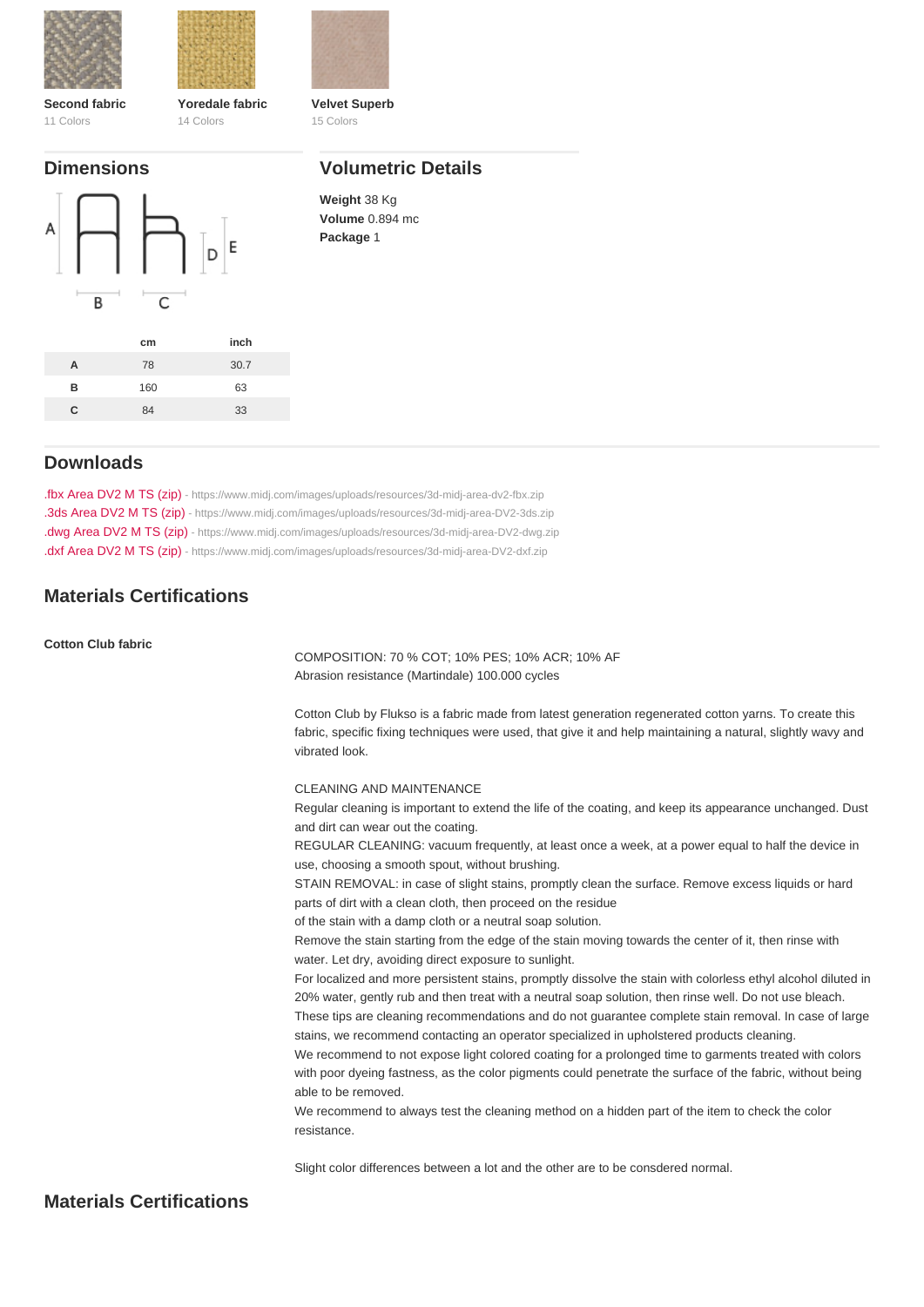**Fenix Wool fabric**

COMPOSITION: 75% WO, 25% PA MARTINDALE: 100.000 cycles

FIRE RESISTANCE: Classe 1IM N 1021 Part 1-2 Calif. Bull. 117 June 2013

Fenix Wool is a wool fabric with a particular and warm finish, obtained thanks to a treatment that confers softness to the touch and, at the same time, a good consistency, able to achieve excellent resistance to pilling and abrasion.

#### CLEANING AND MAINTENANCE

Regular cleaning is important to extend the life of the coating, and keep its appearance unchanged. Dust and dirt can wear out the coating.

REGULAR CLEANING: vacuum frequently, at least once a week, at a power equal to half the device in use, choosing a smooth spout, without brushing.

STAIN REMOVAL: in case of slight stains, promptly clean the surface. Remove excess liquids or hard parts of dirt with a clean cloth, then proceed on the residue of the stain with a damp cloth or a neutral soap solution. Remove the stain starting from the edge of the stain moving towards the center of it, then rinse with water. Let dry, avoiding direct exposure to sunlight. For localized and more stubborn stains, promptly dissolve the stain with neutral soap diluted in water,

rub gently and rinse. Repeat until the stain is removed, and let dry. Do not use bleach.

These tips are cleaning recommendations and do not guarantee complete stain removal. In case of large stains, we recommend contacting an operator specialized

in upholstered products cleaning. We recommend to not expose light colored coating for a prolonged time to garments treated with colors with poor dyeing fastness, as the color pigments could penetrate the surface of the fabric, without

being able to be removed.

We recommend to always test the cleaning method on a hidden part of the item to check the color resistance.

Colour samples are to be considered approximate for each product. Slight color differences between a lot and the other are to be considered normal.

## **Materials Certifications**

**Main Line Flax fabric**

COMPOSITION: 70% Virgin Wool – 30% LI MARTINDALE: 60.000 CYCLES

FIRE RESISTANCE: EN 1021 - 1&2 (cigarette & match) BS 7176 Low Hazard BS 5852 Ignition Source 5 BS 7176 Medium Hazard NF D 60-013 ÖNORM B 3825 & A 3800-1 (58kg/m3 CMHR Foam) UNI 9175 Classe 1 IM BS 5867-2: Type B Curtains & Drapes IMO FTP Code (Part 8) The Furniture and Furnishing (Fire) (Safety) Regulations 1988 (Domestic Cigarette and Match)

ENVIRONMENTAL CERTIFICATIONS: Certified to the EU Ecolabel Certified to Indoor Advantage™ "Gold" Rapidly renewable and compostable Made from wool and bast fibre

Main Line Flax fabric is created with virgin wool and linen, inherently fireproof materials of sustainable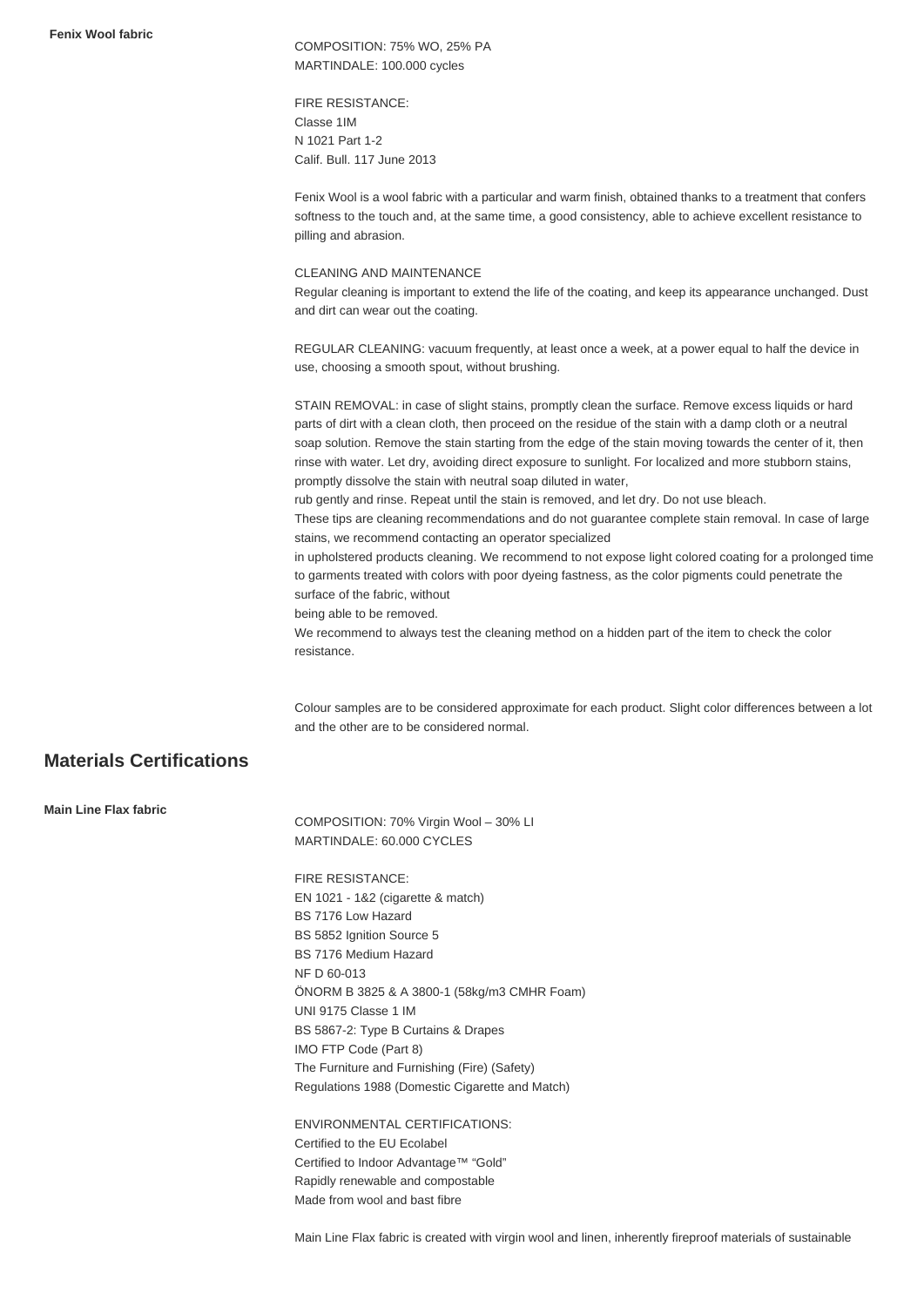origin. The particular weave of the fabric, with the alternation of colors in its texture, make it aesthetically interesting, while not giving up to softness and comfort.

#### CLEANING AND MAINTENANCE

Regular cleaning is important to extend the life of the coating, and keep its appearance unchanged. Dust and dirt can wear out the coating and damage the fire protection.

REGULAR CLEANING: vacuum frequently at a power equal to half the device in use, choosing a smooth spout, without brushing.

STAIN REMOVAL: in case of slight stains, promptly clean the surface. Remove excess liquids or hard parts of dirt with a clean cloth, then proceed on the residue

of the stain with a damp cloth or a neutral soap solution. Remove the stain starting from the edge of the stain moving towards the center of it, then rinse with

water. Let dry, avoiding direct exposure to sunlight. For localized and more persistent stains, promptly dissolve the stain with colorless ethyl alcohol diluted

in 20% water, gently rub and then treat with a neutral soap solution, then rinse well. Do not use bleach. These tips are cleaning recommendations and do not guarantee complete stain removal. In case of large stains, we recommend contacting an operator specialized

in upholstered products cleaning.

We recommend to not expose light colored fabric for a prolonged time to garments treated with colors with poor dyeing fastness, as the color pigments could penetrate the surface of the fabric, without being able to be removed.

We recommend to always test the cleaning method on a hidden part of the item to check the color resistance.

Colour samples are to be considered approximate for each product. Slight color differences between a lot and the other are to be considered normal.

## **Materials Certifications**

**Manhattan fabric**

MARTINDALE: 25.000 cycles COMPOSITION: 26% PL, 37% PO, 21% CO, 16% LI

#### PROPRIETIES AND ADVANTAGES

The Manhattan fabric features a subtle woven structure that gives it a unique dynamic look. The mixed filaments of cotton and polyester guarantee a soft, warm and vibrant look with tone-on-tone colors.

#### MAINTENANCE

Vacuum regularly. If it is necessary to remove the stain from the fabric, proceed wipe with a damp cloth using neutral soap and water or use proprietary upholstery shampoo. For deeper cleaning use a professionally dry clean. Always test your chosen cleaning method on a hidden corner of the product to check the color fastness.

## **Materials Certifications**

#### **Mirage fabric**

Composition: 100% Polyester Mantindale: 100.000 cycles

FIRE RESISTANCE: Classe 1IM B1 DIN 4102 M1 B1 OENORM B3825 Q1 OENORM 3800 Part. 1 BS 5852 Crib 5 EN 1021 Part.1-2 Calif. Bull. 117

Mirage is the fireproof coating by Pugi RG: in recyclable polyester, it is suitable for covering any surface thanks to its elasticity and texture, which does not give direction to the fabric. It is very resistant to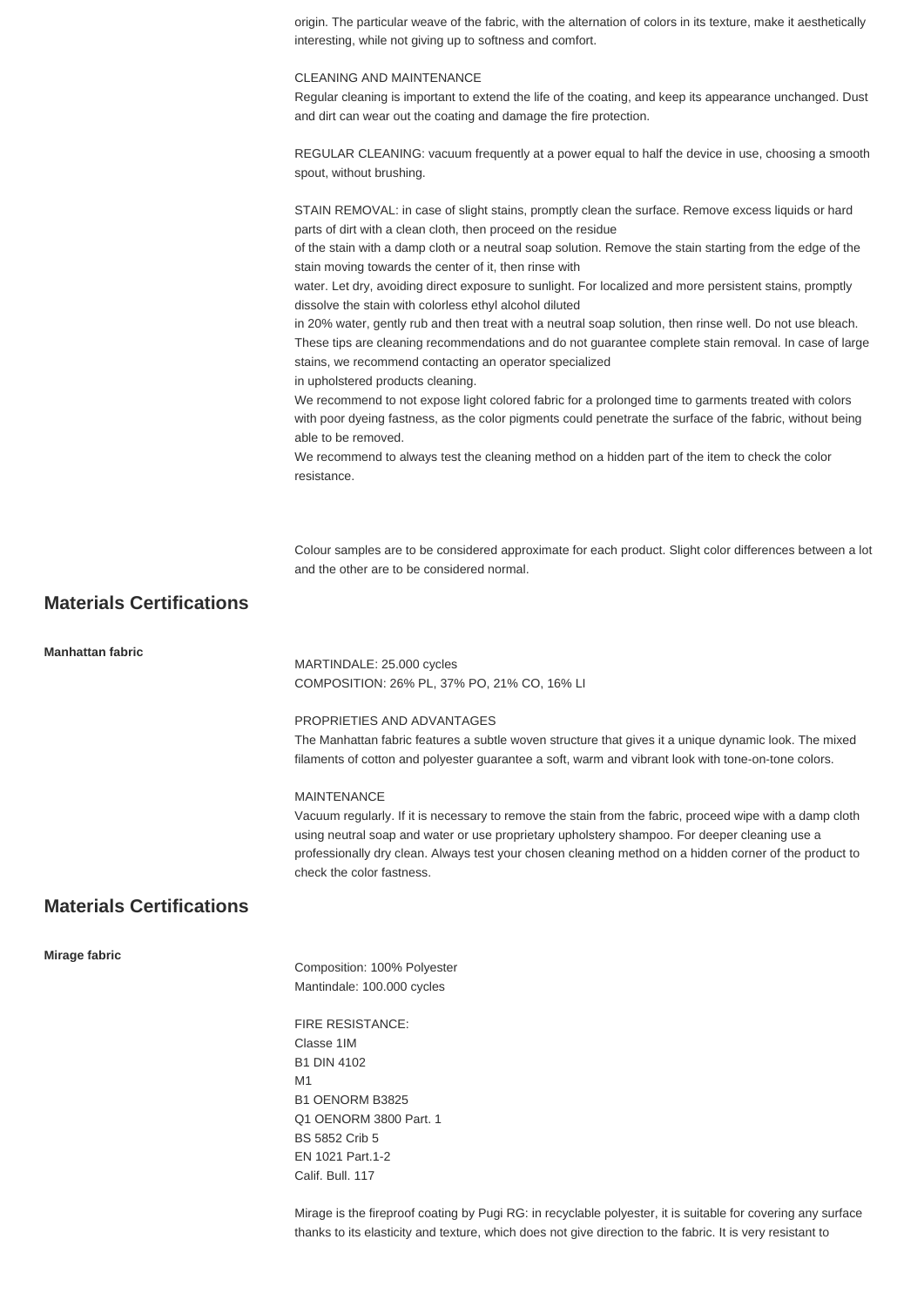abrasion and pilling. Different finishes make Mirage perfect to customize our products.

#### CLEANING AND MAINTENANCE

Regular cleaning is important to extend the life of the coating, and keep its appearance unchanged. Dust and dirt can wear out the coating and damage the fire protection.

#### REGULAR CLEANING:

vacuum frequently, at least once a week, at a power equal to half the device in use, choosing a smooth spout, without brushing.

STAIN REMOVAL: in case of slight stains, promptly clean the surface. Remove excess liquids or hard parts of dirt with a clean cloth, then proceed on the residue of the stain with a damp cloth or a neutral soap solution. Remove the stain starting from the edge of the stain moving towards the center of it, then rinse with water. Let dry, avoiding direct exposure to sunlight. Do not use bleach. These tips are cleaning recommendations and do not guarantee complete stain removal. In case of large stains, we recommend contacting an operator specialized in upholstered products cleaning. We recommend to not expose light colored coating for a prolonged time to garments treated with colors with poor dyeing fastness, as the color pigments could penetrate the surface of the fabric, without being able to be removed. We recommend to always test the cleaning method on a hidden part of the item to check the color resistance.

Colour samples are to be considered approximate for each product. Slight color differences between a lot and the other are to be considered normal..

## **Materials Certifications**

#### **Tessuto Oceanic**

MARTINDALE: 135.000 cycles COMPOSITION: 100% post-consumer recycled polyester, including 50% SEAQUAL yarn

### FIRE RESISTANCE: California Technical Bulletin 117 - 2013 BS 7176 Low Hazard BS 7176 Medium Hazard with EnviroFlam5 ASTM E84 Class 1 or A (Un-adhered)

#### ENVIRONMENTAL:

Certified to OEKO-TEX® Standard 100 Certified to Indoor Advantage™ "Gold" Made from 100% post-consumer recycled polyester Non metallic dyestuffs

#### FEATURES:

Oceanic is a fabric born from the desire to combat marine plastic pollution and achieve a waste free environment. Hence the name "Oceanic": the fabric is created entirely from post-consumer recycled plastic - from debris floating discarded in our seas, to bottles thrown away and destined for landfill. One small drop in the mission to clean both the earth and its ocean, this contemporary fabric is a recycled polyester with a purpose: to be more sustainable for our planet.

#### MAINTENANCE:

Vacuum regularly. If it is necessary to remove the stain from the fabric, proceed wipe with a damp cloth using neutral soap and water or use proprietary upholstery shampoo. For deeper cleaning use steam or professionally dry clean. Always test your chosen cleaning method on a hidden corner of the product to check the color fastness.

## **Materials Certifications**

**Second fabric**

COMPOSITION: 70% VI - 30% LI MARTINDALE 20.000 cycles

FIRE RESISTANCE: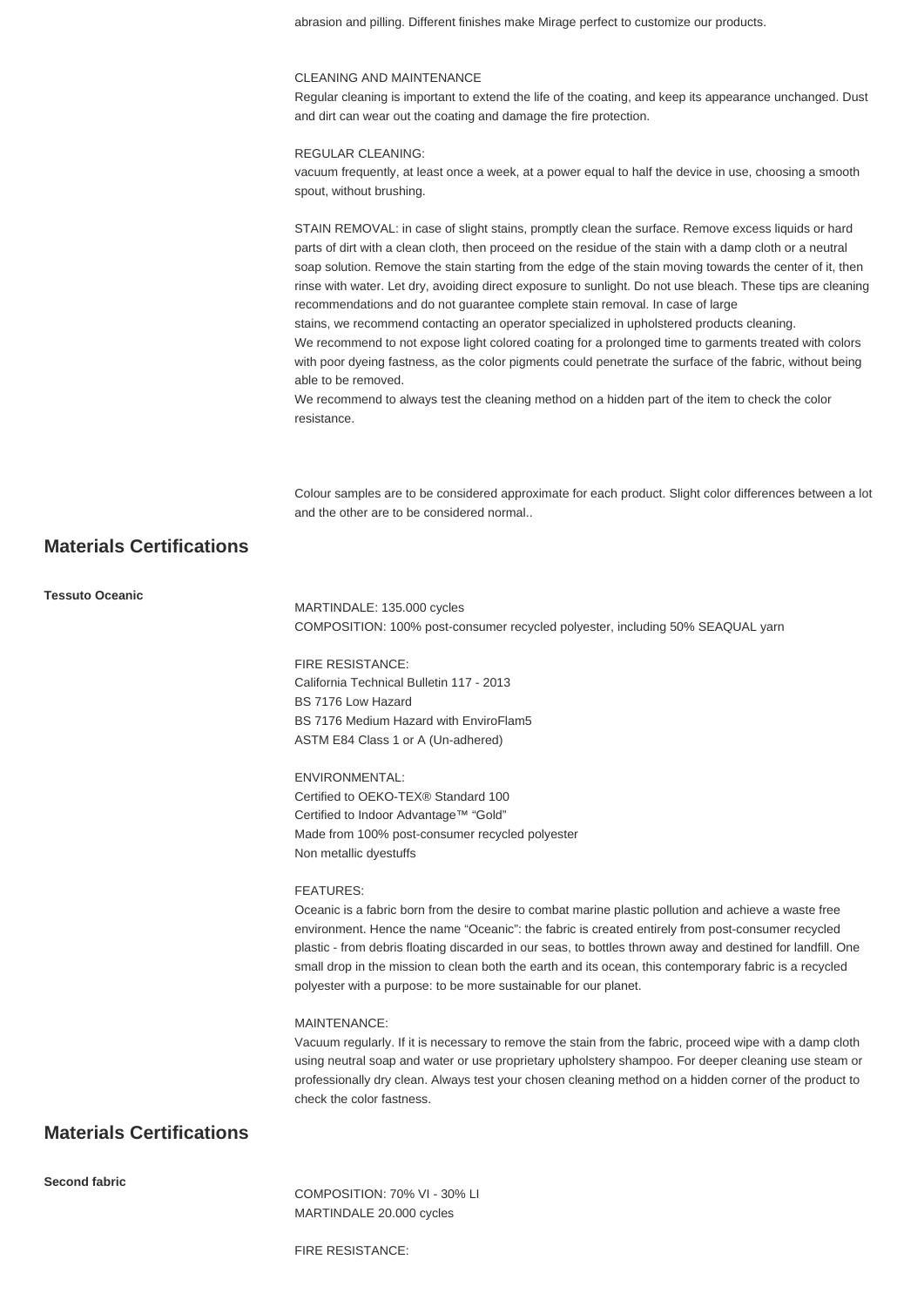Classe 1IM EN 1021 Part.1-2 BS 5852 Crib 5 M1 Calif. Bull. 117 June 2013 IMO 307 (88) Part.8

Second fabric is made of 100% viscose and linen, natural fibers that guarantee the highest safety standards in terms of fireproofing. Without formaldehyde and substance derived from chlorine and bromine,

Second is 100% natural. In the presence of fire, Second fabric carbonizes and creates a protective wall around flames, without melting, with a resistance above 1000°C (1832°F). Its processing gives it a particular herringbone pattern.

#### CLEANING AND MAINTENANCE

Regular cleaning is important to extend the life of the coating, and keep its appearance unchanged. Dust and dirt can wear out the coating and damage the fire protection.

REGULAR CLEANING: vacuum frequently at a power equal to half the device in use, choosing a smooth spout, without brushing.

STAIN REMOVAL: in case of slight stains, promptly clean the surface. Remove excess liquids or hard parts of dirt with a clean cloth, then proceed on the residue of the stain with a damp cloth or a neutral soap solution. Remove the stain starting from the edge of the stain moving towards the center of it, then rinse with water. Let dry, avoiding direct exposure to sunlight. For localized and more persistent stains, promptly dissolve the stain with colorless ethyl alcohol diluted in 20% water, gently rub and then treat with a neutral soap solution, then rinse well. Do not use bleach.

These tips are cleaning recommendations and do not guarantee complete stain removal. In case of large stains, we recommend contacting an operator specialized in upholstered products cleaning.

We recommend to not expose light colored coating for a prolonged time to garments treated with colors with poor dyeing fastness, as the color pigments could penetrate the surface of the fabric, without being able to be removed.

We recommend to always test the cleaning method on a hidden part of the item to check the color resistance.

Colour samples are to be considered approximate for each product. Slight color differences between a lot and the other are to be considered normal.

## **Materials Certifications**

**Yoredale fabric**

MARTINDALE: 80.000 cycles COMPOSITION: 95% Wool, 3% Polyester, 2% Polyamide

FIRE RESISTANCE: EN 1021 - 1&2 (cigarette & match) BS 7176 Low Hazard ÖNORM B 3825 & A 3800-1 (58kg/m3 CMHR Foam) UNI 9175 Classe 1 IM BS 5852 Ignition Source 5 when FR treated BS 7176 Medium Hazard when FR treated The Furniture and Furnishing (Fire) (Safety) Regulations 1988 (Domestic Cigarette and Match) IMO FTP Code (Part 8)

ENVIRONMENTAL: Certified to Indoor Advantage™ "Gold" Non metallic dyestuffs

#### FEATURES

Taking its name from the ancient title of Wensleydale in the UK, Yoredale is a fabric steeped in heritage. A highly textured textile with undulations reflective of its Yorkshire roots, its fascinating bouclé style yarn includes a contrasting black binder, creating subtle details within the weave that brings added depth to its saturated tones. Woven from British wool, Yoredale is truly timeless, blending its rich history with a